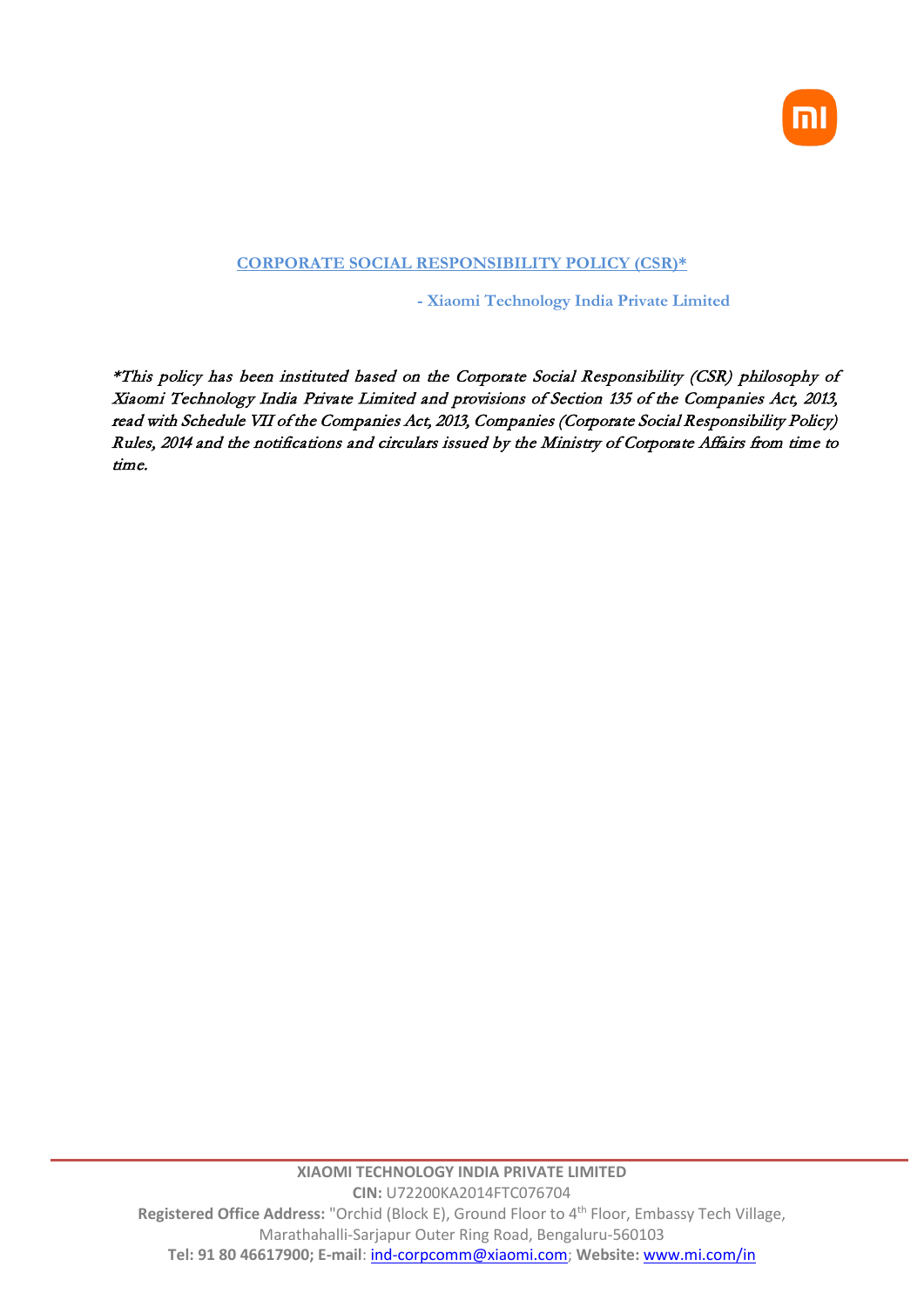

### **TABLE OF CONTENTS**

| Sl No.           | <b>Content</b>                                                            |
|------------------|---------------------------------------------------------------------------|
| $\boldsymbol{A}$ | Introduction                                                              |
| $\bf{B}$         | Definition                                                                |
| $\mathcal{C}$    | CSR Project, programmes and activities                                    |
| $\mathbf D$      | Focus Areas                                                               |
| ${\bf E}$        | Mode of carrying out CSR Activities                                       |
| $\mathbf F$      | Composition and responsibilities of Xioami Technology India CSR Committee |
| G                | Decision by Xiaomi Technology India CSR Committee                         |
| H                | Responsibility of the Board                                               |
| $\mathbf I$      | CSR Spending                                                              |
| $\mathbf{J}$     | Monitoring Process                                                        |
| $\rm K$          | Reporting                                                                 |
| L                | Effective Date                                                            |
| $\mathbf M$      | Amendments                                                                |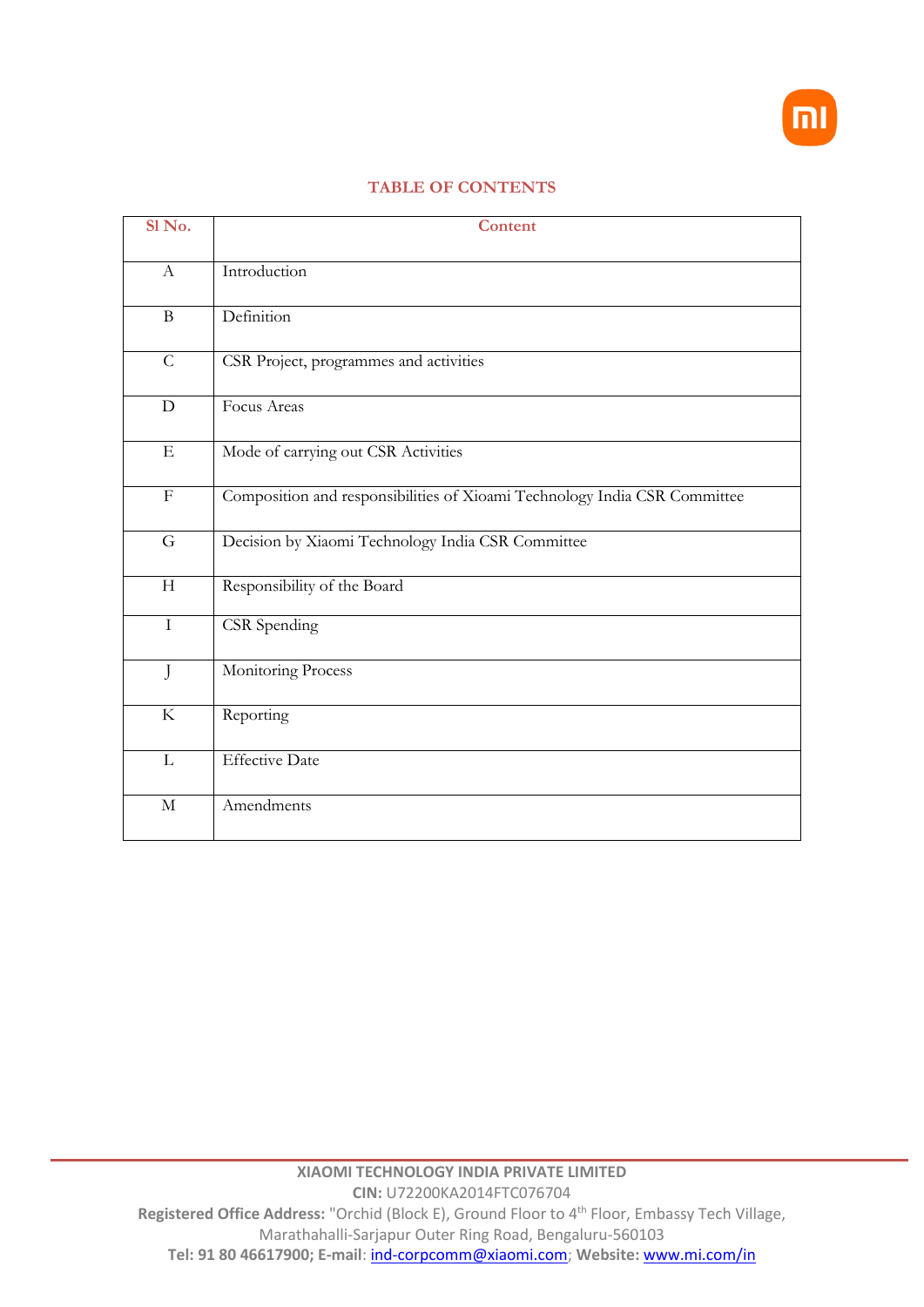

## **A. INTRODUCTION**:

**M/s. XIAOMI TECHNOLOGY INDIA PRIVATE LIMITED** ('**Xiaomi**' or '**the Company**') is committed to undertake CSR activities in accordance with the CSR Regulations.

The Company believes that corporate growth and development should be inclusive and every corporate has to be responsible and contribute towards betterment of the society that can build a national enterprise. The Company wishes to commit itself to contribute to the society in ways possible for the organization.

To further the Company's CSR philosophy, the Board has constituted **"Xiaomi Technology India CSR Committee"** as its core CSR team, as a means of fulfilling this commitment.

### **B. DEFINITIONS:**

| Act                    | The Companies Act, 2013, as amended and modified from time to time;                 |
|------------------------|-------------------------------------------------------------------------------------|
| $\sigma$<br>Areas      | The focus areas / areas of interest as identified by the Company for                |
| Interest/Objective     | implementing CSR goals in accordance with the CSR Regulations and as                |
|                        | specified in Paragraph D of this CSR Policy read with Schedule VII of the           |
|                        | Companies Act, 2013 as amended from time to time;                                   |
| Board/Board<br>of      | Means the collective body of the directors of the company;                          |
| Directors              |                                                                                     |
| Company/Xiaomi         | Xiaomi Technology India Private Limited;                                            |
| Committee              | Committee means CSR Committee formed by the Board of Directors of the               |
|                        | Company;                                                                            |
| <b>CSR</b>             | Corporate Social Responsibility;                                                    |
| Xiaomi Technology      | The Committee of the Board constituted to implement, supervise and manage           |
| <b>CSR</b><br>India    | the CSR initiatives of the Company in accordance with the CSR Policy of the         |
| Committee              | Company and the provisions of the CSR Regulations, as amended from time to          |
|                        | time;                                                                               |
| <b>CSR</b> Commitment  | In respect of a financial year, shall mean at least 2% (Two Percent) of the average |
|                        | Net Profits of the Company made during the 3 (Three) immediately preceding          |
|                        | financial years or such minimum contribution as prescribed under the CSR            |
|                        | Regulations, as amended from time to time;                                          |
| <b>CSR Policy</b>      | The CSR Policy of the Company, as amended from time to time;                        |
| <b>CSR</b> Regulations | Section 135 of the Act, as amended from time to time, the Companies                 |
|                        | (Corporate Social Responsibility) Rules, 2014, as amended from time to time and     |
|                        | the notifications and circulars issued by the Ministry of Corporate Affairs from    |
|                        | time to time, collectively;                                                         |
| <b>CSR Rules</b>       | The Companies (Corporate Social Responsibility) Rules, 2014, as amended from        |
|                        | time to time;                                                                       |
| Net Profit             | shall have the meaning ascribed to it in the CSR Rules;                             |

#### **XIAOMI TECHNOLOGY INDIA PRIVATE LIMITED CIN:** U72200KA2014FTC076704

**Registered Office Address:** "Orchid (Block E), Ground Floor to 4th Floor, Embassy Tech Village, Marathahalli-Sarjapur Outer Ring Road, Bengaluru-560103

**Tel: 91 80 46617900; E-mail**: [ind-corpcomm@xiaomi.com;](mailto:ind-corpcomm@xiaomi.com) **Website:** [www.mi.com/in](http://www.mi.com/in)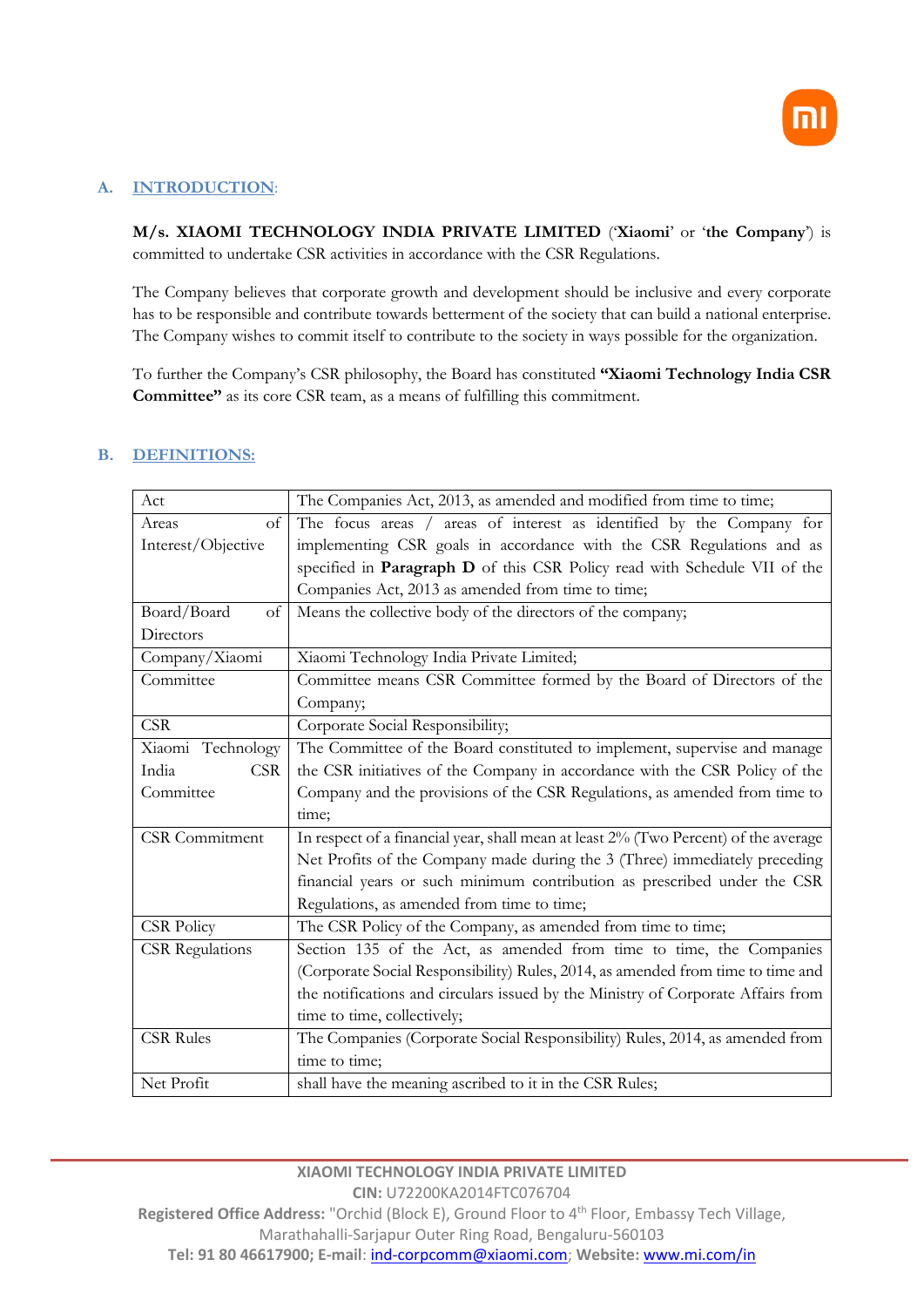| Organizations/ | Means an entity amongst the following categories and having unique CSR                                                                                                                                                                                                                                                                       |  |  |
|----------------|----------------------------------------------------------------------------------------------------------------------------------------------------------------------------------------------------------------------------------------------------------------------------------------------------------------------------------------------|--|--|
| Implementing   | registration number issued by Ministry of Corporate Affairs (MCA):                                                                                                                                                                                                                                                                           |  |  |
| Agencies       |                                                                                                                                                                                                                                                                                                                                              |  |  |
|                | A company established under section 8 of the Companies Act, 2013 with<br>1.<br>section 12A and section 80G registrations under the Income Tax Act, 1961,<br>established by the company, either singly or along with any other company<br>OR having an established track record of at least three years in undertaking<br>similar activities. |  |  |
|                | ii. Registered Public Trust with section 12A and section 80G registrations<br>under the Income Tax Act, 1961, established by the company, either singly<br>or along with any other company or having an established track record of at<br>least three years in undertaking similar activities.                                               |  |  |
|                | iii. Registered Society with section 12A and section 80G registrations under the<br>Income Tax Act, 1961, established by the company, either singly or along<br>with any other company or having an established track record of at least<br>three years in undertaking similar activities.                                                   |  |  |
|                | iv. Company established under section 8 of the Companies Act, 2013 or<br>Registered Trust or Registered Society established by the Central<br>Government or State Government.                                                                                                                                                                |  |  |
|                | v. Entity established under an Act of Parliament or State Legislature.                                                                                                                                                                                                                                                                       |  |  |

# **C. CSR PROJECTS, PROGRAMMES AND ACTIVITIES:**

The Company may undertake various CSR projects, programs and activities from time to time. The Company may also contribute towards any existing or ongoing CSR projects, programs and activities. Such projects, programs and activities will be undertaken keeping in mind the CSR philosophy of the Company and in alignment with the permissible activities under the CSR Regulations. It shall be at the discretion of the Company to undertake, modify, implement and/or cancel CSR projects, programs and activities from time to time as it deems fit.

### **D. FOCUS AREAS:**

Without prejudice to the generality of the aforesaid, the Company may (either independently or in collaboration with other entities) or to make contribution to one or more implementing agencies which are undertaking any of the following activities under the ambit of CSR:

(i) **Education**: Promoting education, including special education and employment enhancing vocational skills especially among children, women, elderly and the differently abled, by: (i) providing monetary contributions to academic institutions for establishing endowment funds and chairs; (ii) providing, food,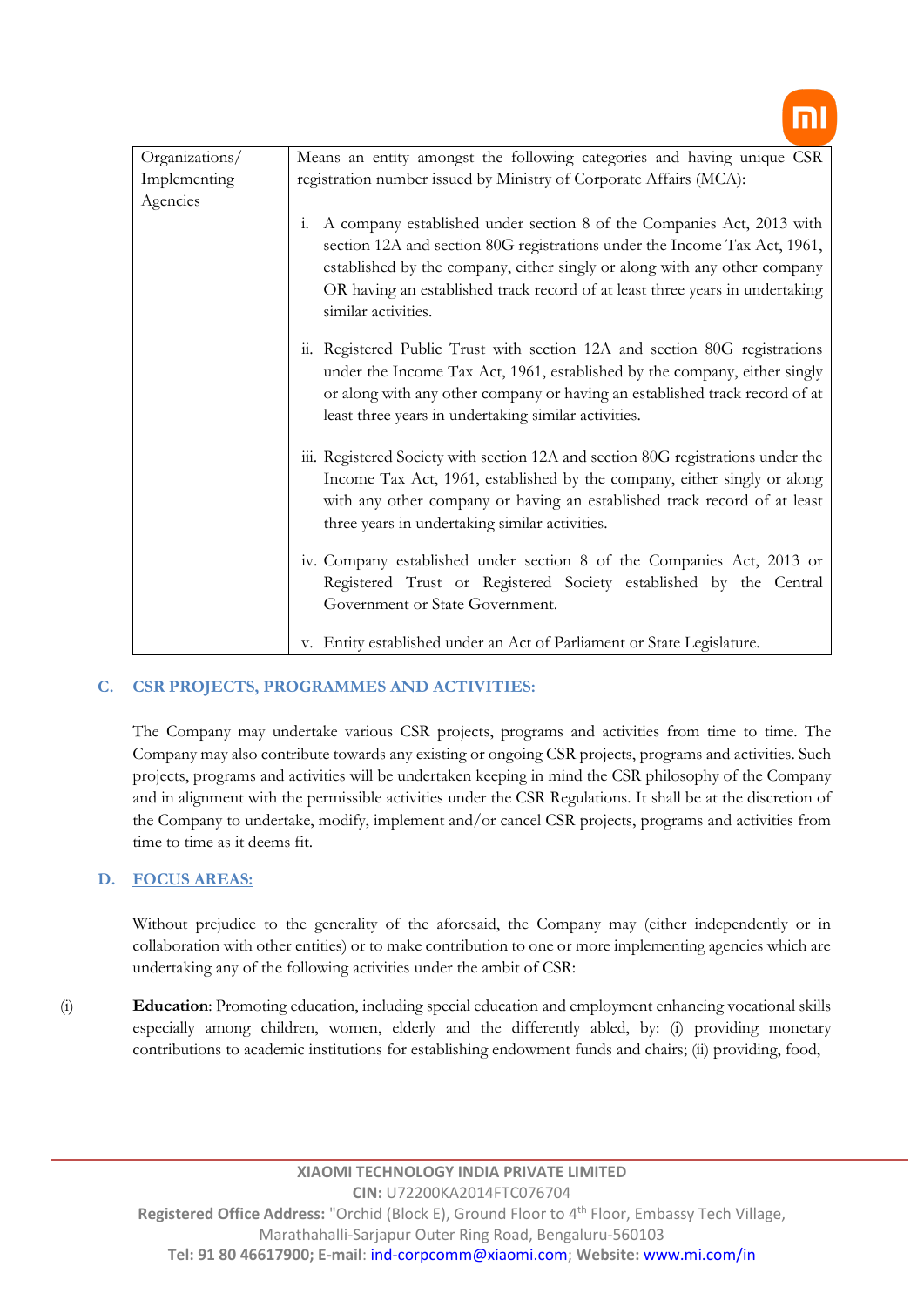

vehicles, technology products and other facilities with the objective of assisting students in their studies and also contribute to the NGO's/implementing agencies in various manner.

- (ii) **Health Care Activities:** Providing health care for visually impaired and physically challenged, creating awareness programmes, setting up of toilets in villages, helping anganwadies and facilitating them with basic amenities and setting up of mobile health vans for rural Karnataka.
- (iii) **Gender Equality and Empowerment of Women**: Setting up homes and hostels for women and orphans, setting up old age homes, day care centres and such other facilities for senior citizens and promote measures for reducing inequalities faced by socially and economically backward groups.
- (iv) **Environmental sustainability:** Ensuring environmental sustainability, ecological balance, promotion of flora and fauna, animal welfare, agroforestry, conservation of natural resources and maintenance of quality of soil, air and water.
- (v) **Rural Digitalization Projects**: Setting up of Wi-Fi Zones for the local community in and around several villages in Karnataka by supporting Digital India Campaign of the Government of India.
- (vi) **Others:** Any other projects, programs and activities falling within the permissible activities prescribed under the CSR Regulations as amended from time to time.

# **E. MODE OF CARRYING OUT CSR ACTIVITIES:**

The Company may carry out the CSR activities either on its own, or through implementing agencies or through one or more of the modes in such manner as it deems fit. The Company may also collaborate with other companies for undertaking projects, programs and activities

in such manner as it deems fit and as approved by the Xiaomi Technology India CSR Committee.

In the event the Company contributes money to the corpus of a trust/society/company, the Xiaomi Technology India CSR Committee will ensure that:

(i) the trust/society/company has been created/incorporated exclusively for undertaking CSR Activities or such corpus of such trust/society/company is created exclusively for a purpose relatable to a subject covered under CSR Regulations; and

(ii) such company or trust or society shall have an established track record of at least 3 (Three) years in undertaking similar programs or projects and have CSR Registration No. allotted by the Ministry of Corporate Affairs.

# **F. COMPOSITION AND RESPONSIBILITIES OF XIAOMI TECHNOLOGY INDIA CSR COMMITTEE:**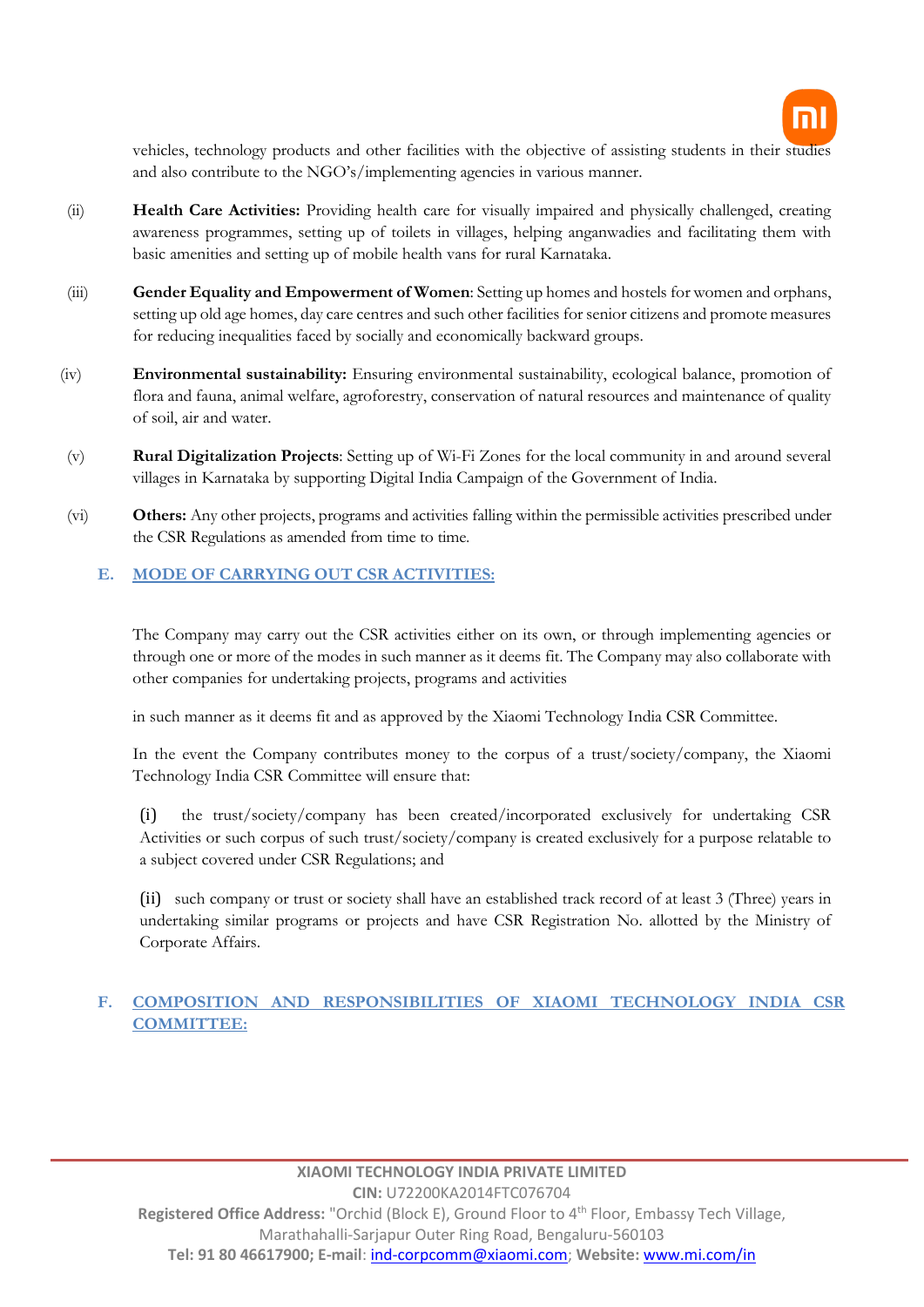## (i) **COMPOSITION:**

The Xiaomi Technology India CSR Committee shall consist of minimum 2 (Two) or more directors as may be decided by the Board from time to time. The Board may change the composition of the Xiaomi Technology India CSR Committee from time to time in such manner as it thinks fit and as required under the CSR Regulations. The present Xiaomi Technology India CSR Committee consists of the following members:

| Name                 | <b>Title</b> | Role in the Xiaomi Technology<br>India CSR Committee |
|----------------------|--------------|------------------------------------------------------|
| Mr. Sameer BS Rao    | Director     | Chairman of the Committee                            |
| Mr. Muralikrishnan B | Director     | Member of the Committee                              |

# (ii) **COMMITTEE MEETINGS:**

The CSR Committee shall meet as often as its members deem necessary to perform the duties and responsibilities as per the CSR policy.

# (iii) **OBJECTIVES OF THE COMMITTEE:**

- 1. To develop a long term vision and strategy for Xiaomi CSR activities;
- 2. To establish process mechanism for the implementation and monitoring the CSR activities of Xiaomi, in accordance with the CSR Regulations;
- 3. To strive for economic development that positively impacts the society at large with a minimal resource foot print;
- 4. Xiaomi shall promote projects that are:
	- a. Sustainable and create a long term change;
	- b. Have specific and measurable goals in alignment with GESL philosophy;
	- c. Address the most deserving cause or beneficiaries.
- 5. To establish process and mechanism for the implementation and monitoring of the CSR activities of Xiaomi.

# (iv) **FUNCTIONS & RESPONSIBILITIES OF COMMITTEE:**

To achieve the above objectives**,** the Xiaomi Technology India CSR Committee will have, *inter alia*, the following roles, powers and responsibilities:

- $\triangleright$  Formulate and recommend to the Board, the CSR projects, programs and activities to be undertaken by Xiaomi in areas or subject, specified in Schedule VII to the Act and includes guiding principles for selection, implementation and monitoring of activities as well as formulation of the annual action plan, in compliance with the CSR Regulations;
- Recommend the amount of expenditure to be incurred on the CSR activities by way of formulating and recommending to the Board, an annual action plan in pursuance of CSR Policy of the company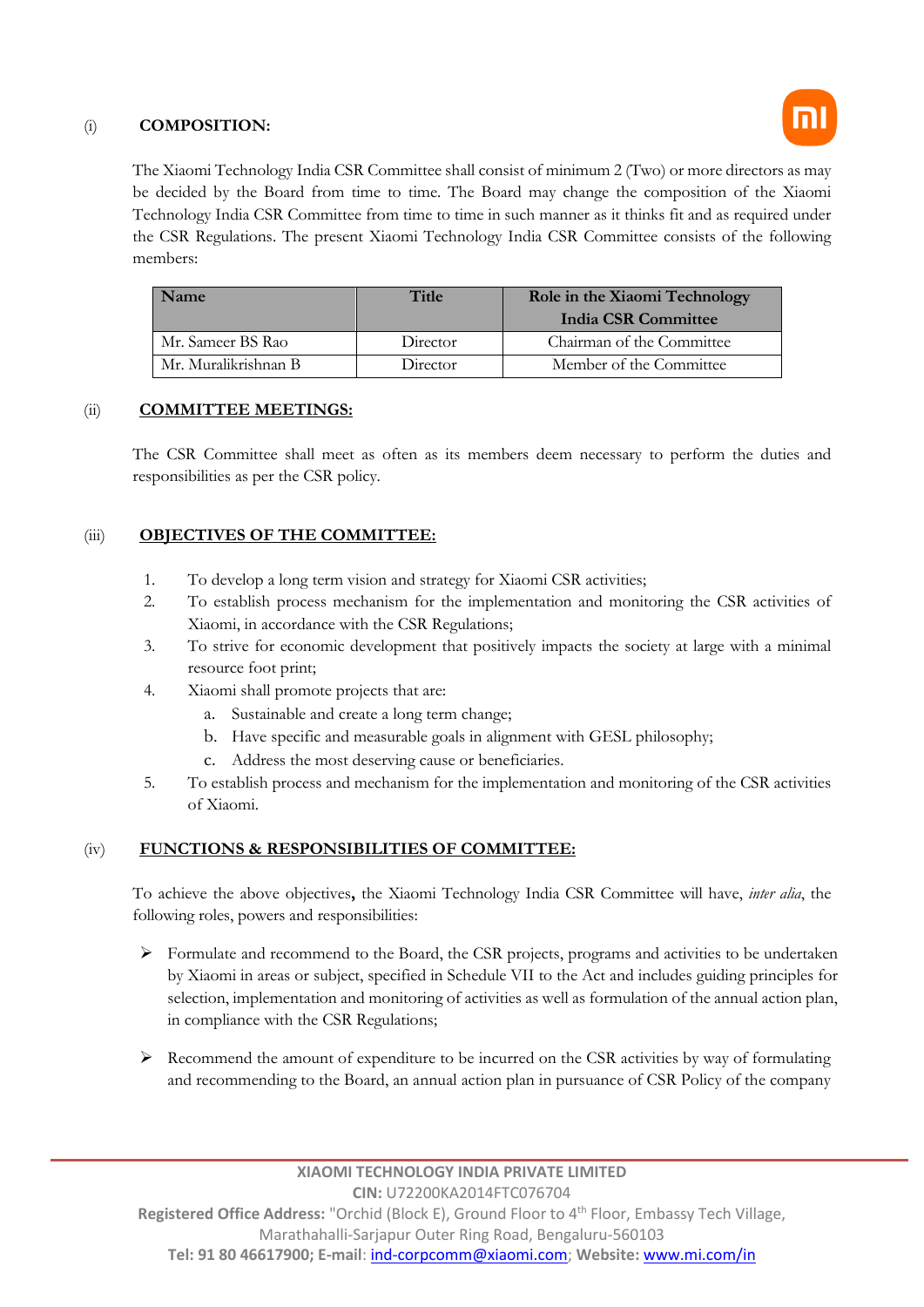including the following:



- i. the list of CSR projects or programs that are approved to be undertaken in areas or subjects specified in Schedule VII to the Act;
- ii. the manner of execution of such projects or programs as specified in CSR Rules;
- iii. the modalities of utilisation of funds and implementation schedules for the projects or programs;
- iv. monitoring and reporting mechanism for the projects or programs;
- v. details of need and impact assessment, if any, for the projects undertaken by the company;
- $\triangleright$  Undertake all necessary steps to implement the CSR activities;
- Carry out all such acts, deeds, matters and things as may be required in connection with aforesaid matters and generally for any matter connected with the CSR policy of the Company (including without limitation Schedule I hereto);
- $\triangleright$  To perform such functions as may be entrusted by the Board from time to time; and
- Prepare Annual report on CSR activities undertaken by Xiaomi and submit such report to the Board.

# **G. DECISION MAKING BY THE XIAOMI TECHNOLOGY INDIA CSR COMMITTEE:**

- (i) The Committee shall at all times act in a manner that is consistent with the provisions contained in this CSR Policy and the CSR Regulations.
- (ii) The Committee shall endeavor to arrive at all decisions via consensus of all members. However, in the event the Xiaomi Technology India CSR Committee is unable to arrive at a consensus, the decision of the Chairman of the Xiaomi Technology India CSR Committee shall be final.
- (iii) All decisions of the Committee shall be ratified by the Board.

# **H. RESPONSIBILITY OF THE BOARD:**

- (i) Approve the CSR Policy and the CSR Expenditure after taking into consideration the recommendations made by the CSR committee;
- (ii) Ensure the CSR spending every financial year of at least 2% of average net profits made during immediately preceding 3 financial years, in pursuance with the Policy;
- (iii) Ensure that CSR activities included in the CSR Policy are undertaken by the Company and that such activities are related to the activities specified in Schedule VII of the Act;
- (iv) Ensure disclosure of CSR in the Company's website, if any as required under the Act and CSR Rules;
- (v) Ensure that Board's Report shall include:
	- a. Contents of the CSR Policy and Composition of the CSR committee;
	- b. An annual report on the CSR in the prescribed format as notified by the Ministry from time to time;

**Registered Office Address:** "Orchid (Block E), Ground Floor to 4th Floor, Embassy Tech Village, Marathahalli-Sarjapur Outer Ring Road, Bengaluru-560103

**Tel: 91 80 46617900; E-mail**: [ind-corpcomm@xiaomi.com;](mailto:ind-corpcomm@xiaomi.com) **Website:** [www.mi.com/in](http://www.mi.com/in)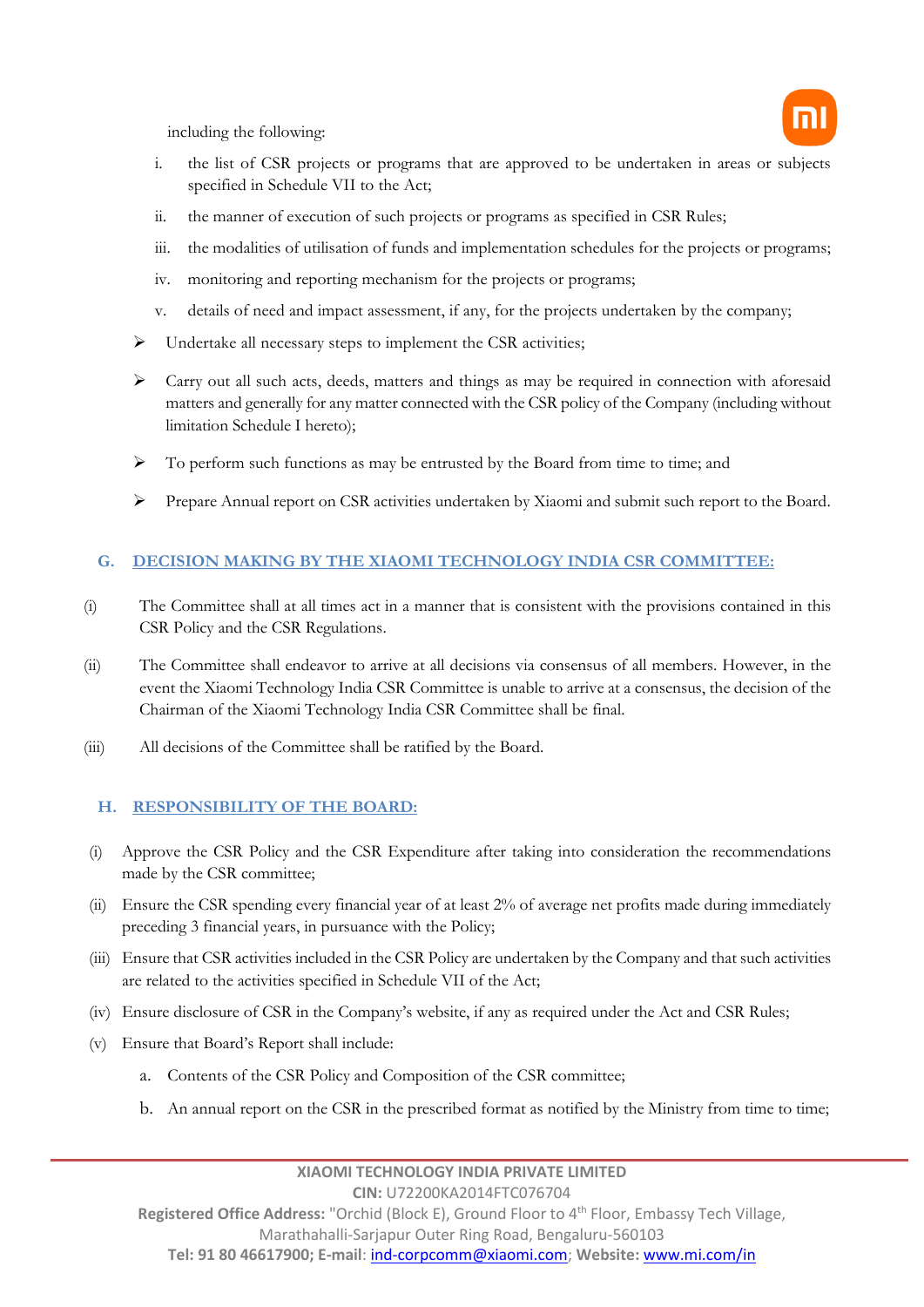

- c. Reason for failure, if any to spend required amount on CSR activities;
- (vi) Ensure that Company shall undertake the CSR activities through itself or through implementing agencies as per this policy.
- (vii) Ensure:
- i. That the funds are utilized for approved purpose and shall be certified by Chief Financial Officer (CFO) or any person responsible for financial management of the Company;
- ii. To monitor ongoing CSR projects and modify the same as required;
- iii. To approve annual action plan;
- iv. To monitor administrative expenses/overheads and restrict the same to 5% of total CSR spend of the Company for the financial year;
- v. In case of excess spend in any given year, set-off the amount in the succeeding years as per the Regulation;
- vi. To undertake Impact Assessment if average CSR obligation of ten crore rupees or more in the three immediately preceding financial years through an Independent Agency for projects of 1 crore or more which have been completed not less than 1 year before undertaking the impact study;

# **I. CSR SPENDING:**

- (i) The Company may, in every financial year, spend such amounts on its CSR activities as the Xiaomi Technology India CSR Committee may authorise from time to time subject to approval of the Board;
- (ii) Any surplus arising out of CSR projects, programs and activities undertaken by the Company shall not form part of the business profits of the Company.
- (iii) Any unspent amount or excess amount from the CSR budget in a financial year would be accounted for as per the provisions of the CSR Regulations

### **J. MONITORING PROCESS:**

Xiaomi Technology India CSR Committee shall monitor the implementation of various programs, projects and activities in such manner as it deems fit. Xiaomi Technology India CSR Committee shall also determine the manner of submission of information, reports, files, etc. by third parties as a part of the monitoring process. Xiaomi CSR Committee shall ensure that a transparent monitoring mechanism is put in place.

In the event the Company wishes to implement the CSR activities undertaken by it through implementing agencies, a report on the progress made by such implementing agencies are to be submitted to the CSR Committee for its review. The CSR Committee shall periodically report to the Board on the progress made by the Company in implementing the CSR activities undertaken by it.